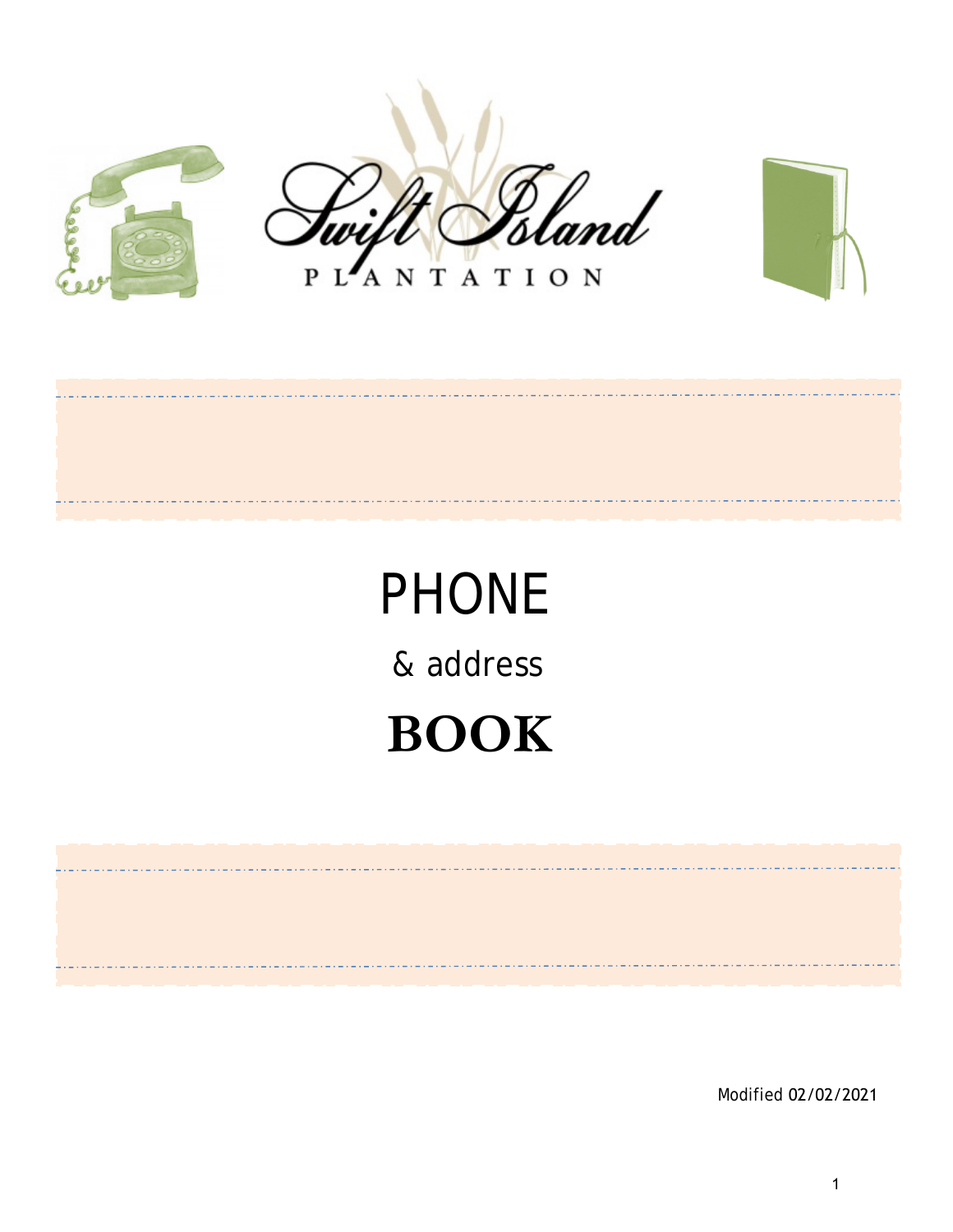# Plantation Way Directory – Mt. Gilead, NC 27306

| Lot<br>Number    | Lot Address                                    | Property<br>Owner                             | Mailing Address                                       | Phone                             | Email                                            |
|------------------|------------------------------------------------|-----------------------------------------------|-------------------------------------------------------|-----------------------------------|--------------------------------------------------|
| Lot 1<br>Lot $2$ | 434 Plantation<br>Way<br>426 Plantation<br>Way | Tony &<br>Dianne Fuller                       | 5422 Amick Rd<br>Julian, NC<br>27283                  | 336-601-1363                      | trfldt@gmail.com                                 |
| Lot 3            | 416 Plantation<br>Way                          | <b>Brock Poniatowski</b><br>& Melissa Smith   | 4001 Farmington<br>Drive<br>Hurricane WV<br>25526     | 304-382-2058                      | bpon4442@yahoo.com<br>smithmelissa4321@gmail.com |
| Lot $4$          | 410 Plantation<br>Way                          | Woody &<br>Cheryl<br>Rinehardt                | 410 Plantation<br>Way                                 | m<br>910-439-1117                 | crinehardt@uwharrie.com                          |
| Lot 5            | 404 Plantation<br>Way                          | <b>CAM</b><br>Development<br>Properties, Inc. | 371 N. Bilhen<br>Street<br>Troy NC<br>273371          |                                   |                                                  |
| Lot 6            | 400 Plantation<br>Way                          | Steve & Betsy<br>Helms                        | 400 Plantation<br>Way                                 | 佃<br>910-439-2068                 | schelms@bellsouth.net<br>bebeebetsy@gmail.com    |
| Lot 7<br>Lot 8   | 396 Plantation<br>Way<br>390 Plantation<br>Way | John & Delores<br>Freeman                     | 3243 Spring<br>Forest Road<br>Harrisburg, NC<br>28075 | Ŧ<br>704-576-4861<br>704-576-8049 | cermetinc@aol.com                                |
| Lot 9            | 382 Plantation<br>Way                          | John & Chero<br>Thomas                        | 9804 Royal<br>Colony Dr.<br>Waxhaw, 28173             | 603-325-0861                      | johnandcher@gmail.com<br>chero.thomas@gmail.com  |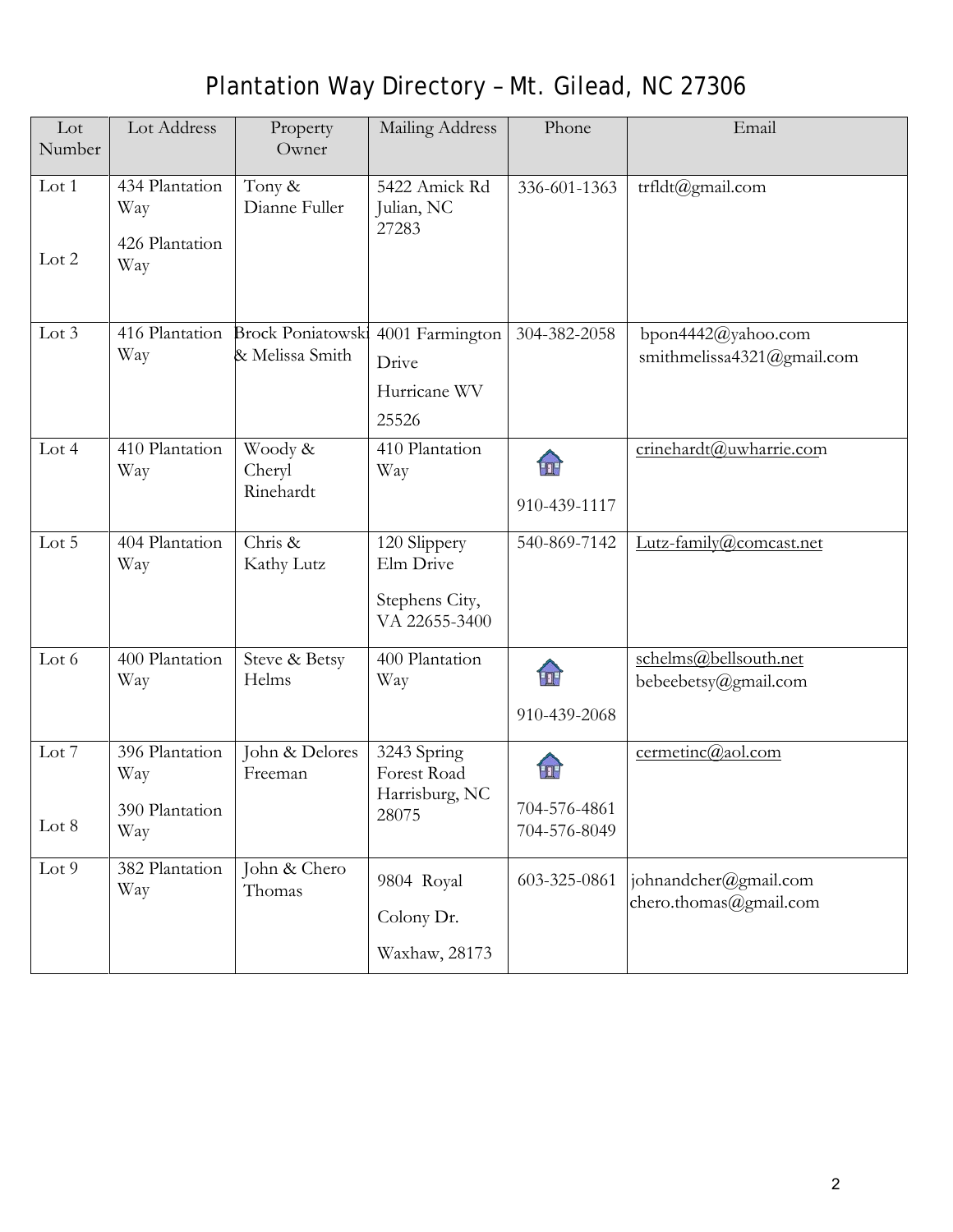#### Plantation Way Directory – Mt. Gilead, NC 27306

| Lot    | Lot Address | Property | Mailing Address | Phone | Email |  |  |  |  |  |
|--------|-------------|----------|-----------------|-------|-------|--|--|--|--|--|
| Number |             | Jwner    |                 |       |       |  |  |  |  |  |
|        |             |          |                 |       |       |  |  |  |  |  |

| Lot 28   | 358 Plantation<br>Way | Capell &<br>Capell            | 188 Todd Drove                                         | 704-695-2920                               | kerrycapell@gmail.com<br>johnhcapell@gmail.com                  |
|----------|-----------------------|-------------------------------|--------------------------------------------------------|--------------------------------------------|-----------------------------------------------------------------|
| Lot 29   | 346 Plantation<br>Way | Larry &<br>Tipton Harris      | PO Box 96                                              | 910-439-5484                               | papaharris@icloud.com<br>tiptonharris@gmail.com                 |
| Lot $30$ | 338 Plantation<br>Way | Tommy &<br>Brandy<br>Curlee   | 338<br>Plantation<br>Way                               | 704-792-5029                               | tcurleejr@trceinc.com                                           |
| Lot 31   | 330 Plantation<br>Way | Scott & Julie<br>Nowlan       | 330 Plantation<br>Way                                  | .<br>Hi                                    | rsnowlan@gmail.com<br>jmnowlan59@gmail.com                      |
| Lot 32   | 322 Plantation<br>Way | Lawson<br>Whitson             | 6867 Zion<br>Church Rd<br>Concord NC<br>28025          | 704-361-3319                               | pastor@nlcjc.org                                                |
| Lot $33$ | 314 Plantation<br>Way | Ritchie &<br>Joanne Soos      | 314 Plantation<br>Way                                  | <b>FTE</b><br>704-277-5658                 | soos.ritchie@gmail.com<br>jo soos@yahoo.com                     |
| Lot $34$ | 302 Plantation<br>Way | Steve & Lee<br>Richardson     | 302 Plantation<br>Way                                  | HT.<br>704-737-5100 S<br>704-458-7460<br>L | richardsoncompressor@gmail.<br>com<br>lrichardson1955@gmail.com |
| Lot $68$ | 138 Plantation<br>Way | Ronald &<br>Cynthia<br>Powell | Way<br>Lenoir City,<br>TN 37772                        | Cynthia's Cell                             | 1120 Edgewater   704- 985-9689   futurediane24@gmail.com        |
| Lot 71   | 262 Plantation<br>Way | Tony &<br>Sheila Wood         | 305 White Lion<br>Court<br><b>Bluffton SC</b><br>29910 | 704-913-6205                               | Tonyrwood2002@gmail.com<br>Sheilawood2002@yahoo.com             |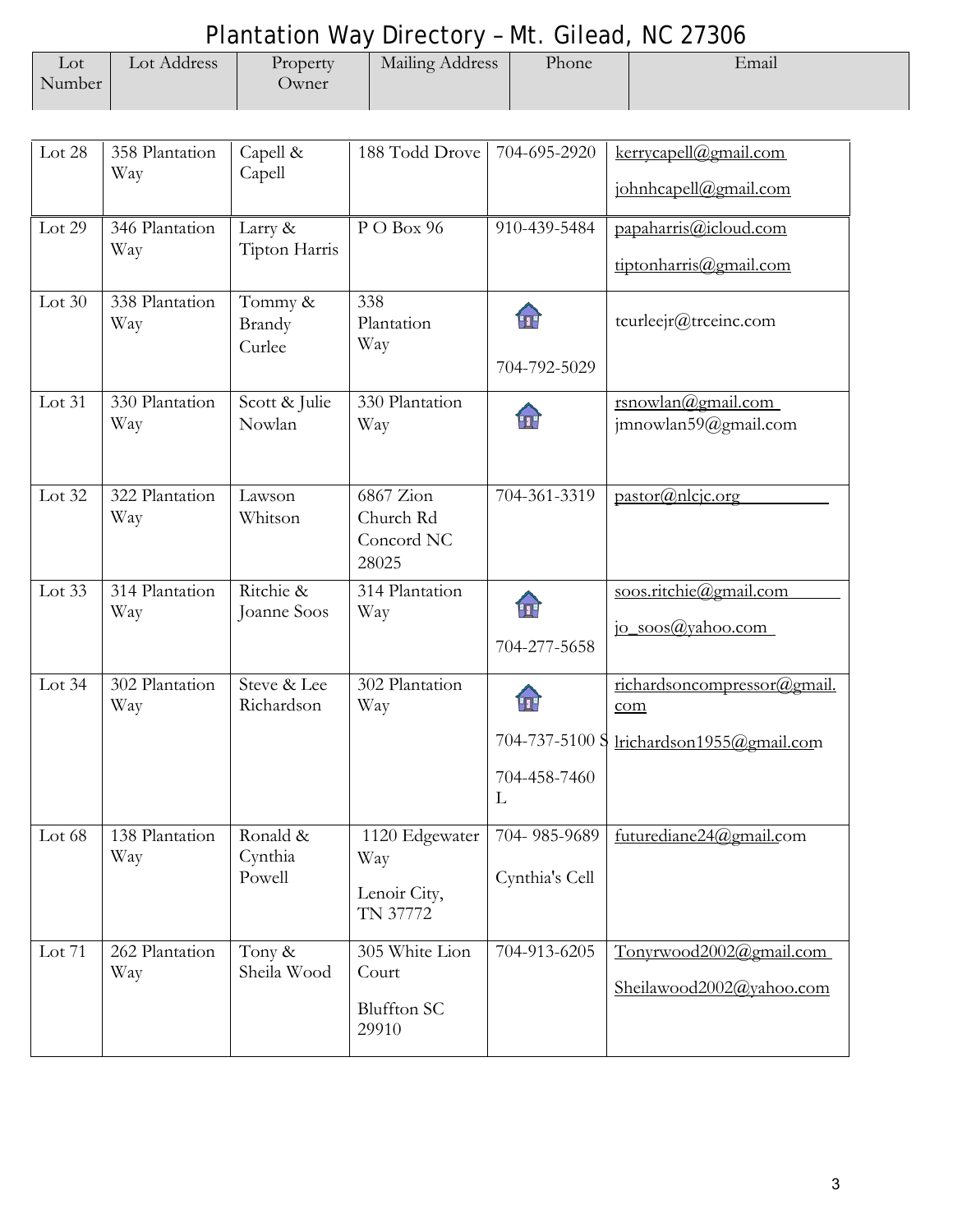#### Plantation Way Directory – Mt. Gilead, NC 27306

| $_{\rm Lot}$<br>Number | Lot<br>Address | Property Owner | Mailing<br>Address | Phone | Email |
|------------------------|----------------|----------------|--------------------|-------|-------|
|                        |                |                |                    |       |       |

| Lot 73                | 224<br>Plantation<br>Way               | Jordan Lumber            | PO Box 98<br>Troy NC<br>27306                          | 910-439-8100                          | shuneycutt@jordanlumber.com<br>jpjordan@jordanlumber.com |
|-----------------------|----------------------------------------|--------------------------|--------------------------------------------------------|---------------------------------------|----------------------------------------------------------|
| Lot 74,<br>75, 76, 77 | 200<br>Plantation                      | Jordan Lumber            |                                                        |                                       |                                                          |
| Lot 78                | 129<br>Plantation                      | Robbie Cohen             | P O Box 545<br>Norwood NC<br>28128                     | 704-438-2460                          | robbie@cohenconstructionco.com                           |
| Lot 79                | 143<br>Plantation                      | Ricky & Sarah<br>Greene  | 143<br>Plantation<br>Way                               | T<br>R 336-880-7274<br>S 910-622-6062 | Rlgreene.cra@gmail.com<br>sarahhelms0389@gmail.com       |
| Lot $80$              | 167<br>Plantation<br>Way               | Terry & Penny<br>Smith   | 44786<br>Ledbetter<br>Road                             | 704-463-1867                          | dogeypoor@yahoo.com                                      |
| Lot 81                | 199<br>Plantation                      |                          | New London<br><b>NC 28127</b>                          |                                       |                                                          |
| Lot 82                | 223<br>Plantation<br>Way               | Tony & Sheila<br>Wood    | 305 White<br>Lion Court<br><b>Bluffton SC</b><br>29910 | 704-913-6205                          | Tonyrwood2002@gmail.com<br>Sheilawood2002@yahoo.com      |
| Lot 83<br>Lot 84      | 245<br>Plantation<br>269<br>Plantation | Hannah Kinnard           | 12365 NC 24<br>27 Highway<br>Locust<br><b>NC 28097</b> |                                       | hannahkinnard3@gmail.com                                 |
| Lot 85                | Plantation<br>Way                      | Alvin &<br>Deborah Poole | 170 Forest<br>Lake Court                               | 336-302-3398                          | Dpoole5@carolina.rr.com                                  |
| Lot $86-I$            | 138 Forest<br>Lake                     | John & Erica<br>Haywood  | 1612 Bellamy<br>Circle<br>Albemarle                    | 企<br>910-572-7329                     | johnlhaywood@gmail.com                                   |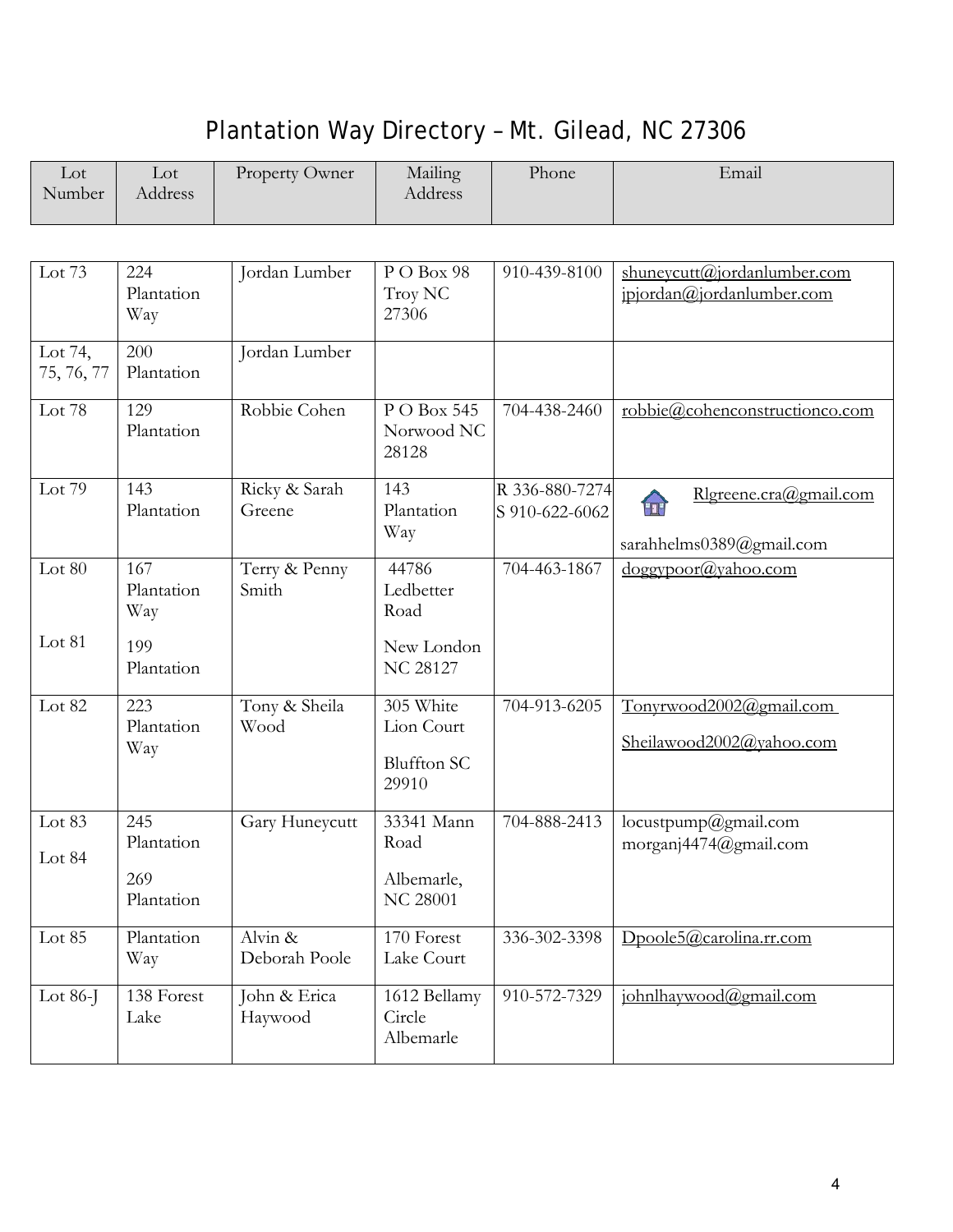#### Timberlake Court Directory – Mt. Gilead, NC 27306

| Lot<br>No. | Lot Address                               | Property<br>Owner                 | Mailing Address                                       | Phone                                  | Email                      |
|------------|-------------------------------------------|-----------------------------------|-------------------------------------------------------|----------------------------------------|----------------------------|
| Lot $10$   | 117 Timberlake<br>Court                   | Jeffrey &<br>Tammy Smith          | 47267 Paradise Lane<br>Norwood, NC 28128              | 704-985-3017                           | tammytil@outlook.com       |
| Lot 11     | 129 Timberlake<br>Court                   | John Freeman                      | 3243 Spring<br>Forest Road<br>Harrisburg, NC<br>28075 | ÍП<br>704-576-4861<br>704-576-8049     | cermetinc@aol.com          |
| Lot 12     | 135 Timberlake<br>Court                   | Robert &<br>Vickie<br>Stonestreet | 135 Timberlake<br>Court                               | ÍП<br>704-985-4221                     | rmstonestreet@gmail.com    |
| Lot 13     | 206 Timberlake<br>Court                   | Christopher &<br>Cathy Ely        | 700 Buttonwood<br>Drive<br>Hillsborough, NC<br>27278  | ÍП<br>919-732-9764 H<br>919-812-2579 C | ccely @mindspring.com      |
| Lot 14     | 194 Timberlake<br>Court                   | David & Tiah<br>Cotoni            | 194 Timberlake<br>Court                               | ÍT<br>910-439-2250                     | tdcotoni@gmail.com         |
| Lot 15     | 188 Timberlake<br>Court                   | Barney &<br>Janet Earles          | 188 Timberlake<br>Court                               | ÍП<br>704-953-7675                     | bjearles@earthlink.net     |
| Lot 16     | 182 Timberlake<br>Court<br>176 Timberlake | Alan & Haley<br>Hoffler           | 7108 Jenks Road<br>Apex, NC 27523                     | FIT<br>919-345-5815                    | Alan.hoffler@millswyck.com |
| Lot 17     | Court                                     |                                   |                                                       |                                        |                            |
| Lot 18     | 170 Timberlake                            | Guenter &<br>Irmi Heyen           | 170 Timberlake<br>Court                               | for<br>910-439-2076                    | gheven@carolina.rr.com     |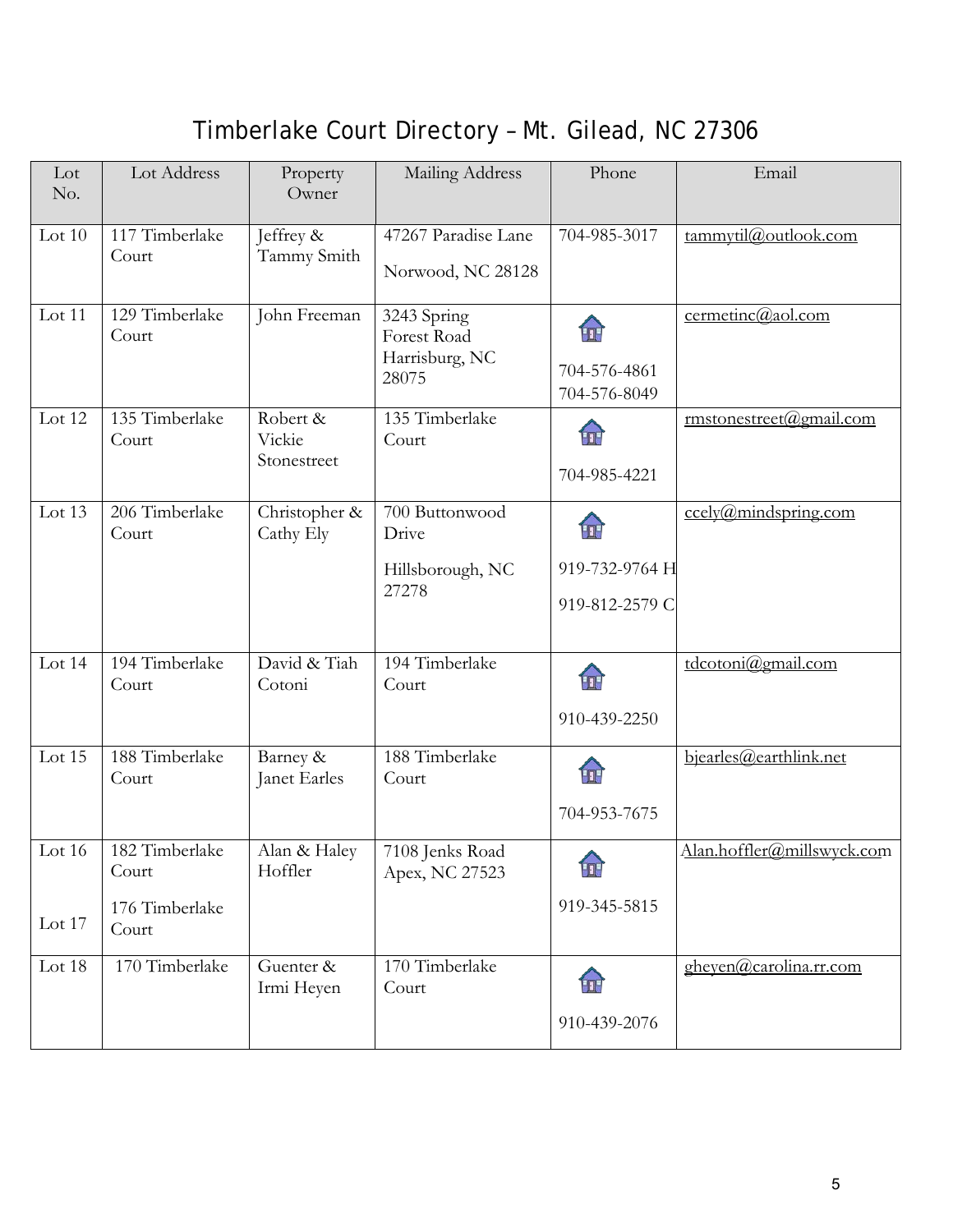#### Timberlake Court Directory – Mt. Gilead, NC 27306

| Lot<br>No. | Lot<br>Address             | Property<br>Owner            | Mailing<br>Address                                        | Phone                                        | Email                                                     |
|------------|----------------------------|------------------------------|-----------------------------------------------------------|----------------------------------------------|-----------------------------------------------------------|
| Lot 19     | 162<br>Timberlake<br>Court | Phil &<br>Quindolyn<br>Jones | 162<br>Timberlake<br>Court                                | <b>FTE</b><br>704-574-7841P<br>704-572-5136Q | philipbjones@hotmail.com<br>quindolynj@yahoo.com          |
| Lot $20$   | 156<br>Timberlake<br>Court | Hoy & Gwen<br>Lanning        | 156Timberlake<br>Court                                    | ÍП<br>910-439-4669                           | hlanning@jjhaines.com<br>gwenlanning1@gmail.com           |
| Lot 21     | 152<br>Timberlake          | McRae<br>Industries-         | P O Box 1239                                              |                                              | garym@mcraeindustries.com                                 |
| Lot 22     | 148<br>Timberlake<br>Court | Nathan Parry                 | 10001<br>Berkeley<br>Forest Lane<br>Charlotte NC<br>28277 | 704-430-8400                                 | nathantparry@hotmail.com                                  |
| Lot 23     | 136<br>Timberlake<br>Court | Dan & Pam<br>Hamrick         | 136<br>Timberlake<br>Court                                | 佃<br>540-686-5037                            | dan.hamrick@ruckmanengineering.com                        |
| Lot $24$   | 128<br>Timberlake<br>Court | Mike & Cathy<br>King         | 128<br>Timberlake<br>Court                                | 'n<br>910-439-4531                           | mking12@aol.com<br>caking103@aol.com                      |
| Lot 25     | 122<br>Timberlake<br>Court | Rick & Barbara<br>Loeper     | 122<br>Timberlake<br>Court                                | Far                                          | lcbr1234@yahoo.com<br>Barbara.loeper@cigna.com            |
| Lot 26     | 114<br>Timberlake<br>Court | Jim Russell                  | 114<br>Timberlake<br>Court                                | H                                            | ajrussell@njrgoupinc.com<br>pchildress@localfirstbank.com |
| Lot 27     | 108<br>Timberlake<br>Court | Lou & Paula<br>Lagana        | 108<br>Timberlake<br>Court                                | 佃<br>704-680-3790                            | lplagana@carolina.rr.com                                  |
| Lot 28     | 358 Tim                    | Capell & Capell              | 188 Todd Dr                                               | 704-695-2920                                 | kerrycapell@gmail.com                                     |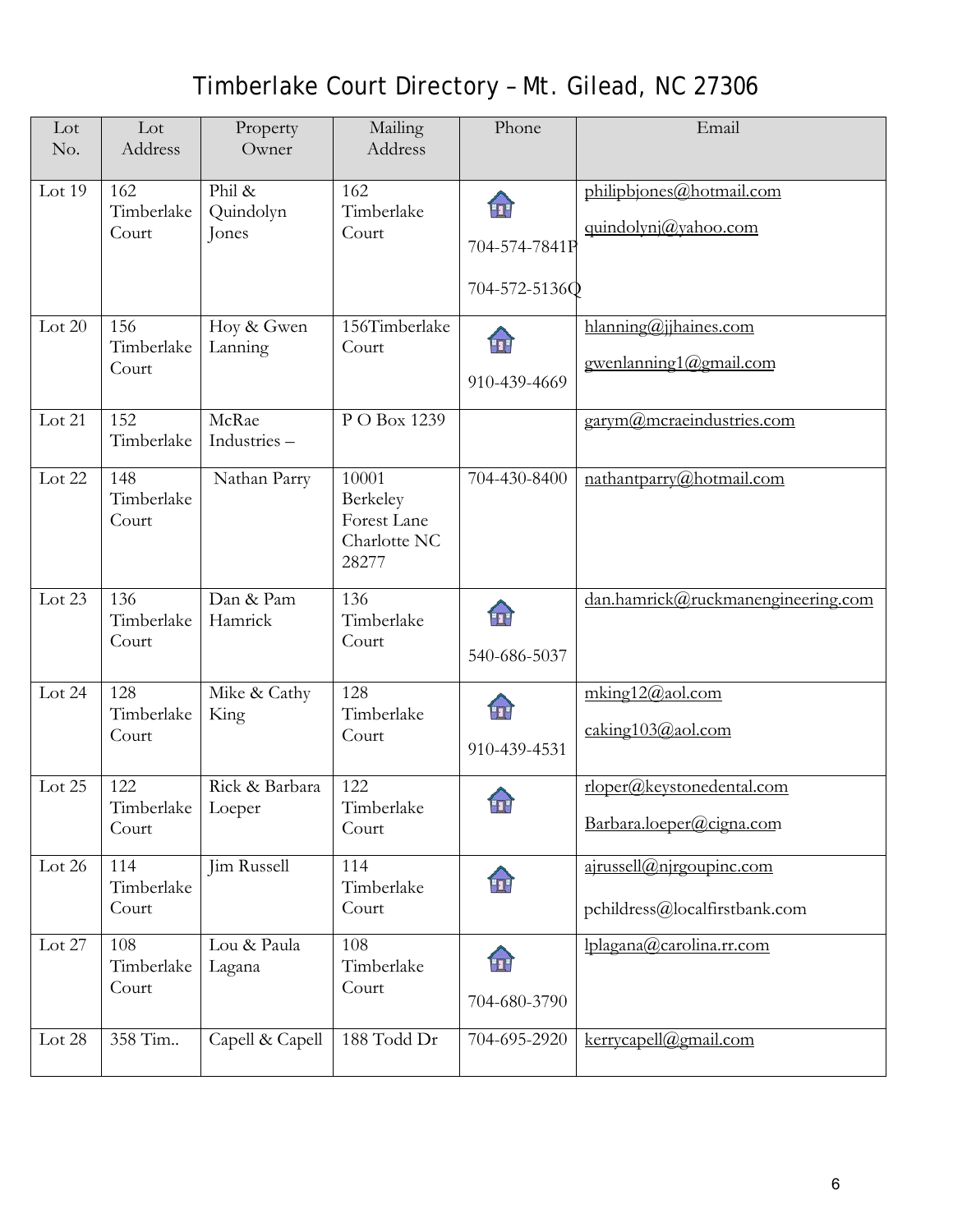| Lot       | Lot Address          | Property Owner                         | Mailing Address                                       | Phone                        | Email                                                           |
|-----------|----------------------|----------------------------------------|-------------------------------------------------------|------------------------------|-----------------------------------------------------------------|
| Lot<br>35 | 115 Water<br>Oak Way | John & Delores<br>Freemen              | 3243 Spring<br>Forest Road<br>Harrisburg, NC<br>28075 | 704.576.4861<br>704.576.8049 | cermetinc@aol.com                                               |
| Lot<br>36 | 129 Water<br>Oak Way | Kevin & Julie<br>Burroughs             | 6354 Chamar<br>Circle<br>Kannapolis, NC<br>28081      | 704-305-4009                 | keburroughs@yahoo.com<br>jburke5570@yahoo.com                   |
| Lot<br>37 | 161 Water<br>Oak Way | Eleanor Zoom                           | 7617 Maple Bluff<br>Lane Concord,<br><b>NC 27306</b>  | 704-743-6701                 | elzaloom@gmail.com                                              |
| Lot<br>38 | 181 Water<br>Oak Way | Tyler Heath                            | 181 Water Oak<br>Way                                  | m<br>336-465-6415            | tyler.heath@auriasolutions.com                                  |
| Lot<br>39 | 189 Water<br>Oak Way | Kodi Austin                            | 142 College St<br>Norwood28128                        |                              | kssaustin515@gmail.com                                          |
| Lot<br>40 | 197 Water<br>Oak Way | Michael &<br>Breanne<br>Marshburn      | 197 Water Oak<br>Way                                  | $\mathbf{r}$<br>910-439-2297 | mamarshburn@bellsouth.net<br>bbmarshburn@bellsouth.net          |
| Lot<br>41 | 205 Water<br>Oak Way | Sam & Maggie<br>Tanner                 | 1024 Bigges Farm<br>Ct.<br>Indian Trail, NC<br>28079  | m<br>704-441-3739            | smtanner2@gmail.com<br>magtann@hotmail.com                      |
| Lot<br>42 | 215 Water<br>Oak Way | Geraldine Duncan<br>$\&$ Robert Bagley | 3113 Beaver<br>Dam Drive<br>Monroe NC<br>28110        | 704-241-8724<br>980-475-9280 | bagaob@aol.com<br>bagrwb@aol.com                                |
| Lot<br>43 | 221 Water<br>Oak Way | Mitch Davis<br><b>Tammy Sides</b>      | P O Box 1503<br>Albemarle, NC<br>28001                | m<br>910-477-2504            | mitchdavis449@gmail.com<br>tammysides43@gmail.com               |
| Lot<br>44 | 227 Water<br>Oak Way | Jarrod & Monica<br>Purvis              | 2634 Willington<br>Sanford<br>Dr.<br>27370            | m                            | jarrod.purvis@locustpump.com<br>Monica.purvis@mooresmachine.com |

# Water Oak Way Directory – Mt. Gilead, NC 27306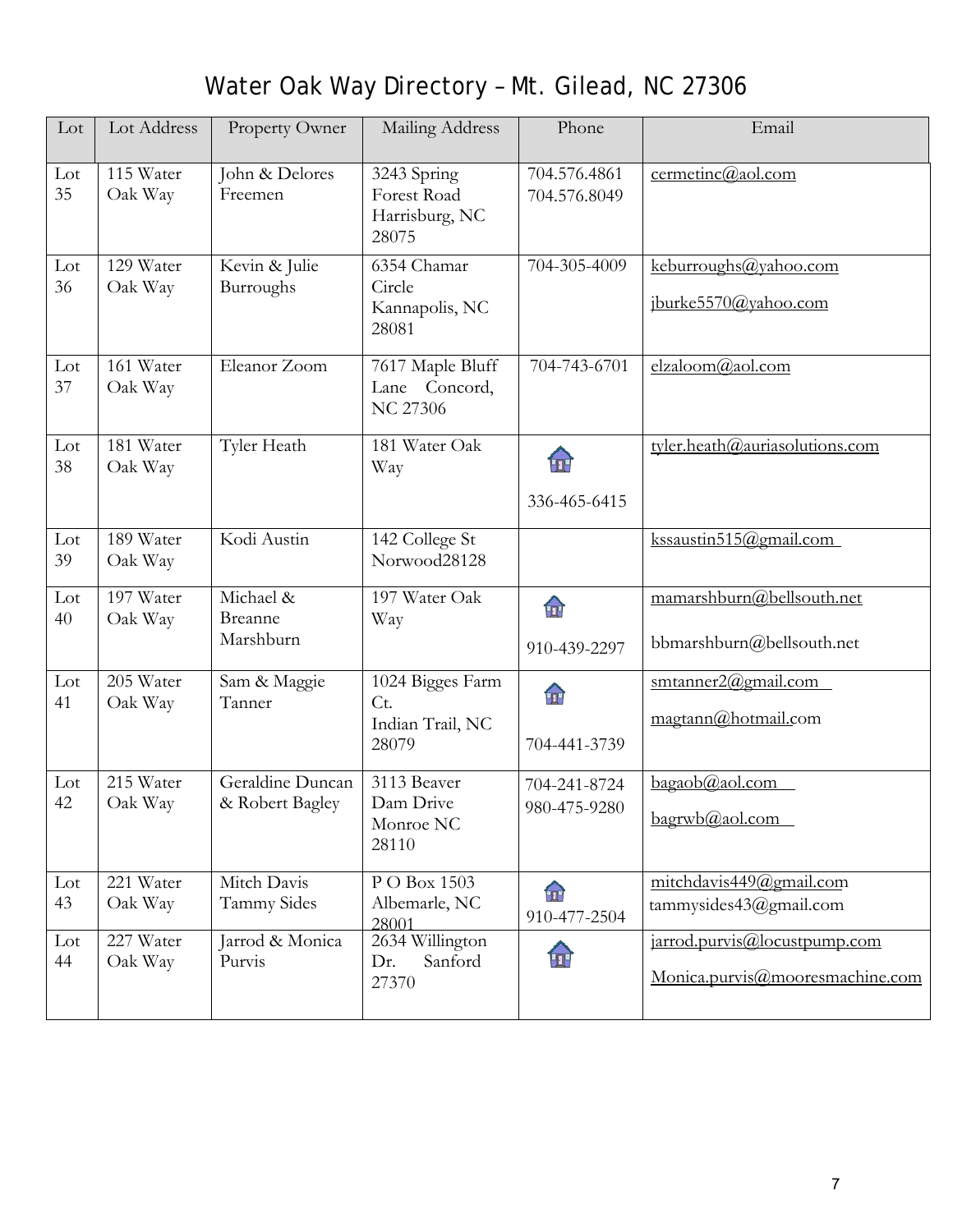# Water Oak Way Directory – Mt. Gilead, NC 27306

| $_{\rm Lot}$ | Lot Address | Property Owner | Mailing Address | Phone | Email |
|--------------|-------------|----------------|-----------------|-------|-------|
| No.          |             |                |                 |       |       |
|              |             |                |                 |       |       |

| Lot<br>45 | 231 Water Oak<br>Way | John &<br>Charlotte<br>Byrne   | 2237 Winding Wood<br>Lane<br>Charlotte, NC 28209   | Ŧ<br>803-417-6380  | ibyrne@whitty.com                             |
|-----------|----------------------|--------------------------------|----------------------------------------------------|--------------------|-----------------------------------------------|
| Lot<br>46 | 235 Water Oak<br>Way | Arthur &<br>Penelope<br>Cotoni | 104 Codman Road<br>Lincoln, MA 01773               | ÍП<br>339-226-2842 | acotoni@verizon.net<br>cotonipenny@gmail.com  |
| Lot<br>47 | 241 Water Oak<br>Way | Tommy &<br>Sandra Curlee       | 241 Water Oak Way                                  |                    | tcurlee@trceinc.com<br>scurlee@treinc.com     |
| Lot<br>48 | 247 Water Oak<br>Way |                                |                                                    | 704-792-5028       |                                               |
| Lot<br>49 | 253 Water Oak<br>Way | Kevin & Julie<br>Burroughs     | 6354 Chamar Circle<br>Kannapolis NC<br>28081       | 704-305-4009       | keburroughs@yahoo.com<br>jburke5570@yahoo.com |
| Lot<br>61 | 232 Water Oak<br>Way | Tony & Asa<br>Helms            | 1775 Dog Bluff Road<br>Galivants Ferry SC<br>29544 | m<br>843-340-3708  | tnahelms@gmail.com                            |
| Lot<br>62 | 212 Water Oak<br>Way | Robert & Sonja<br>Scholl       | 212 Water Oak Way                                  | ŦT<br>304-776-4656 | rscholl60@gmail.com<br>Sonja.scholl@gmail.com |
| Lot<br>63 | 198 Water Oak<br>Way | Kevin Speight                  | 753 Medinah Drive<br>Winston Salem NC<br>27107     | 336-442-6798       | kspeight8@yahoo.com                           |
| Lot<br>64 | 186 Water Oak<br>Way | Jimmy &<br>Charlene Maxey      | 186 Water Oak Way                                  | 佃<br>704-974-4369  | jwcanax@gmail.com                             |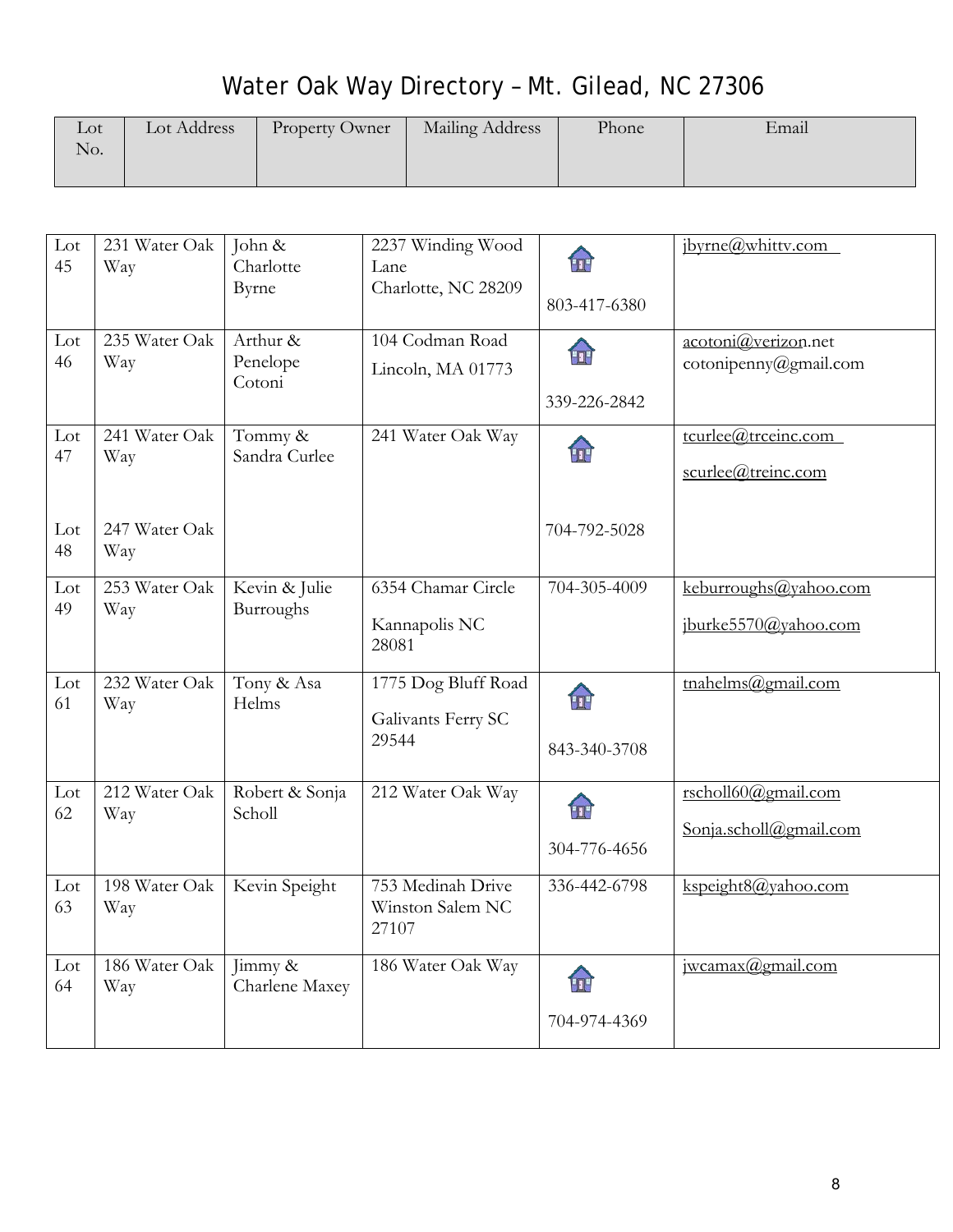| Lot<br>No. | Lot<br>Address       | Owner                    | Mailing Address                                          | Phone             | Email                   |
|------------|----------------------|--------------------------|----------------------------------------------------------|-------------------|-------------------------|
| Lot<br>65  | 170 Water<br>Oak Way | John & Debra<br>Garuccio | 480 Crescent Blvd.<br>Extension<br>Crescent, PA<br>15046 | 412-480-3945      | debra.garuccio@arlanxeo |
| Lot<br>66  | 154 Water<br>Oak Way | Robin M. Bartley         | 23824 Corte<br>Picante<br>Murrieta, CA<br>92562          | 951-805-6679      | rymarob $@$ msn.com     |
| Lot<br>67  | 146 Water<br>Oak Way | Tom & Teri<br>Tuschak    | 146 Water Oak<br>Way                                     | 俞<br>910-439-2286 | ttuschak@comcast.com    |
| Lot<br>69  | 126 Water<br>Oak Way | Marion Wood              | 49 Olde Springs<br>Woods Columbia<br>SC 29223            | 803-788-3779      | NO KNOWN EMAIL          |
| Lot<br>70  | 118 Water<br>Oak Way | Terry & Donna Wood       | P O Box 845<br>Biscoe NC27371                            |                   | Terryywood@yahoo.com    |

#### Water Oak Way Directory – Mt. Gilead, NC 27306